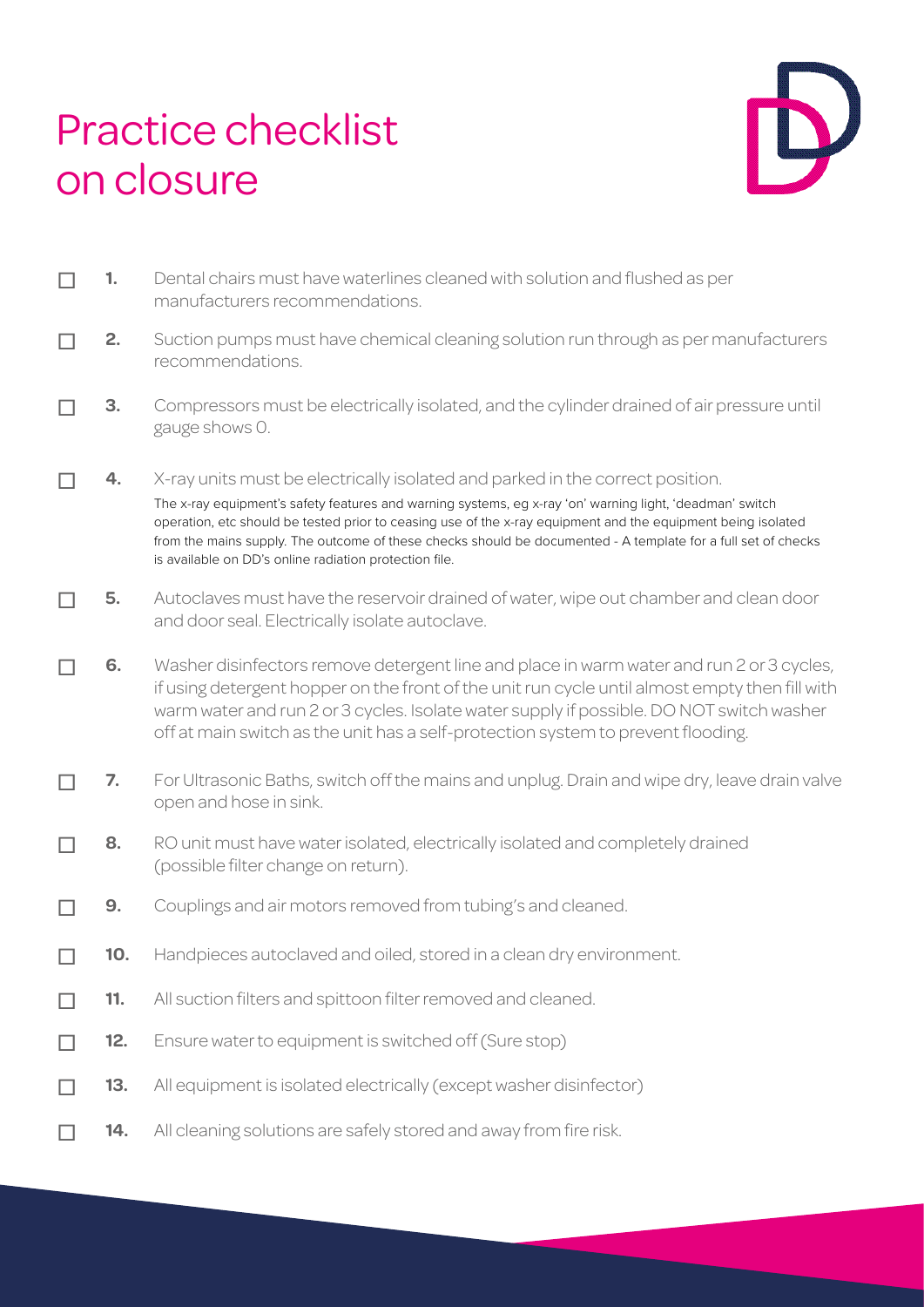## Practice checklist on opening (1 week)



- ☐ **1.** Switch on compressor making sure the drain is closed (monitor compressor to ensure it does not continuously run).
- ☐ **2.** Run cold water from all taps for +- 2 minutes to ensure all stagnant water is removed and clean chlorinated water is in the lines.
- □ 3. Switch power and water supply on for the RO unit, fill and drain the machine twice before using any water. Do a dip slide test on RO unit. If it fails, the dip slide then please call DD Helpdesk for advice Tel: 0800 028 1697, option 2.
- ☐ **4.** For washer disinfectors, remove any dust or debris from chamber, remove any dust from the door seal. Switch washer on if not already on. If water has been isolated, re-open water lines, run a full cycle still using water instead of detergent. If it runs ok, remove detergent line from water and place in detergent. Run 2 full cycles to ensure detergent has fully replaced all water in detergent line.
- ☐ **5.** For Autoclaves, remove any dust or debris from the chamber. Remove any dust from the door seal. Inspect as much as possible that nothing has fallen in the reservoir. Fill the tank with 1ltr of RO/sterile/bottled water and allow to drain out into the sink or bucket. Now fill with fresh RO/sterile/bottled water. Power on. If it's a vacuum autoclave, then run a vac test followed by a steam penetration test. If it's a non-vacuum autoclave run the normal default cycle.
- ☐ **6.** Suction pumps must have chemical cleaning solution run through as per manufacturers recommendations.
- ☐ **7.** Run water down the spittoon for 3 minutes.
- ☐ **8.** Clean all suction and spittoon filters.
- ☐ **9.** Dental chairs must have waterlines cleaned with solution and flushed as per manufacturers recommendations. If clean cert is used, please double the contact time. Do a dip slide test on water lines.
- **10.** Check all equipment is working correctly and is not leaking.

The x-ray equipment's safety features and warning systems should be tested prior to the x-ray equipment being back into use for dental radiography. The outcome should be documented - A template for a full set of checks is available on DD's online radiation protection file. Any issues raised at this stage should be brought to the attention of the employer and appropriate remedial action taken before dental radiography is undertaken.